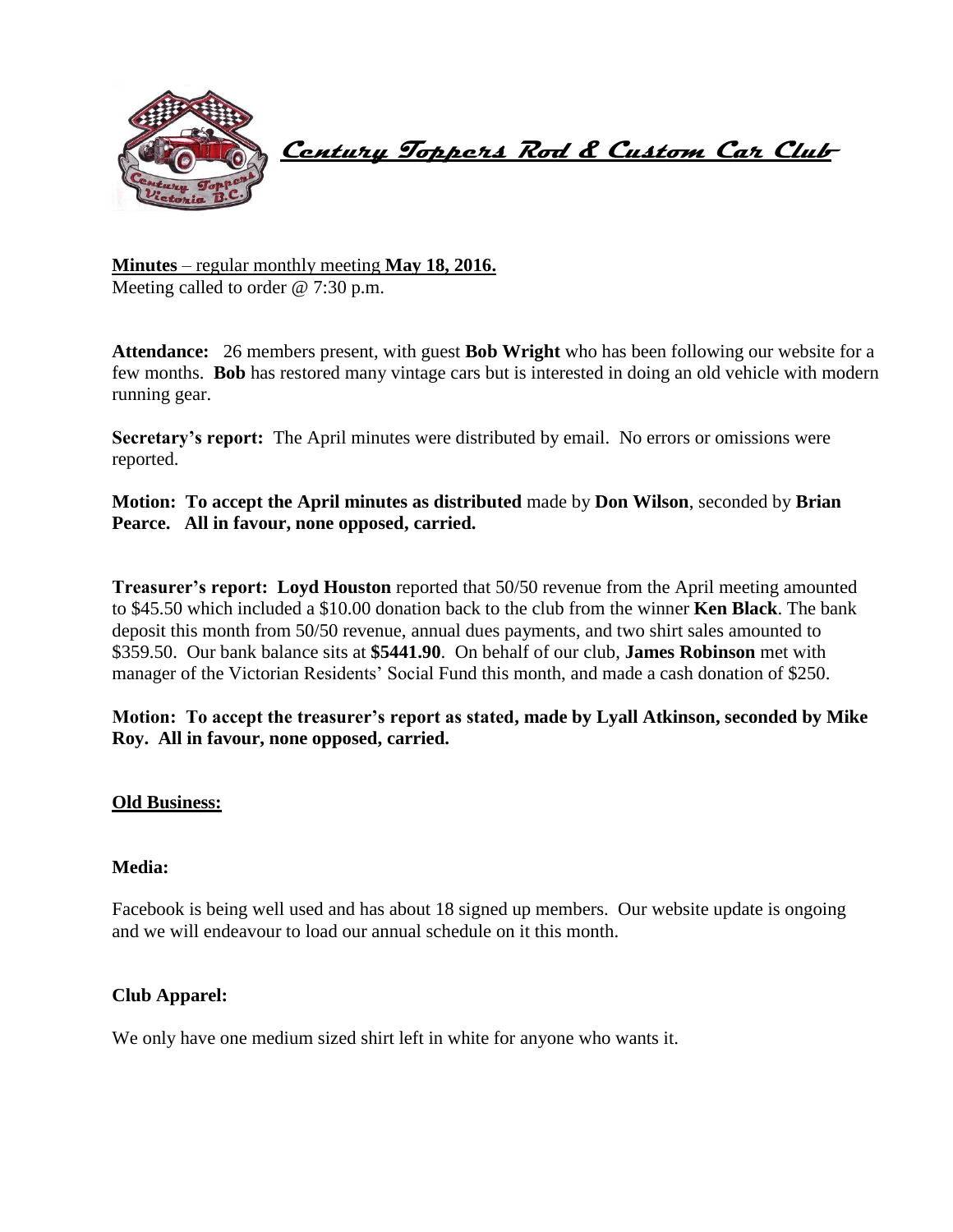# **Rock and Roll for Little Souls:**

For club members putting their cars in the Pearkes Arena for this fundraiser, loading is set for **Friday, May 27th at 10:00 am** via the overhead door at the back of the arena.

## **Club Picnic/Poker Run:**

Further discussion was held on the idea of having food at this year's event. As Saanich does not allow commercial sales of food at their parks, it was suggested we contact **Todd Green** from the Torquemaster's club, as they brought a barbeque on a trailer last year for their members. We could set it up so that we provided the burgers, dogs, and a cook and the food would be paid for, by way of a donation to the Prostate Cancer Society. **Bob Bentham** will contact **Todd** to set up a meeting.

# **Parade Entry:**

The forecast is for cloudy weather. Unfortunately **Rick Dosouto's** Chev truck will not be available for the flatdeck this year. Discussion followed on a replacement and it was decided to try and get **Jerry Jackson's** Phaeton, and if that fails to work to look for a rusty hulk. **Bob Bentham** suggested **Bill Tinney's** '37 coupe as an alternative. We will work on confirming a vehicle asap.

Our loading time at Mayfair Mall is **7:30 to 7:45 am Monday morning, the 23rd.** We will meet at **7:00 am** at **Uptown Tim Hortons** near Save on Foods. Decorating the truck will take place at Totem Towing Garage on Tennyson Ave. on Sunday the  $22<sup>nd</sup>$  at around 10:00 am.

## **Mission Raceway:**

The date set for this day trip is **July 30th** and the theme will be old time drags at Mission. Those interested should organize transportation. **Bill Campbell's** van may be available for this trip if he has not sold it.

## **New Business:**

## **Correspondence on upcoming car shows:**

**Janine Bolton** invites our club members to participate in an SPCA fundraiser called **"Cruising for Change"** in support of the Victoria and Cowichan Animal Shelters. **Date – July 17th, meeting at 11:00 am at Clover Point** and participants will car rally to **Duncan Sportplex**. Food by donation provided by **Fat Daddy's,** music supplied by **Jason Buie.**

**Todd Green** informs us of a **Prostate Cancer Benefit Car Rally. Date – May 29th, meeting at the cruise ship terminal at 9:00 am and cruising out to the Viscount Center at the airport for a show and shine.**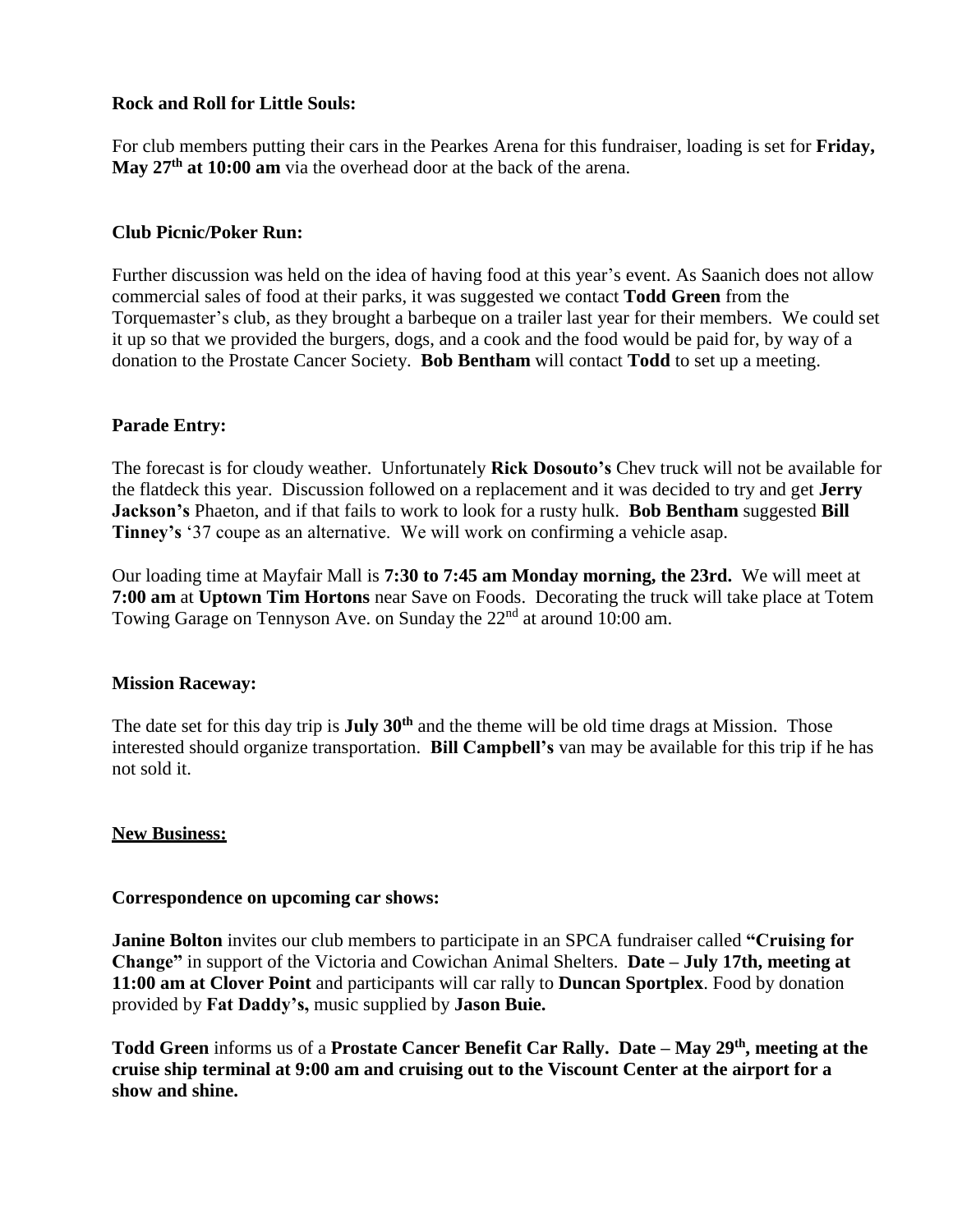**Berwick Seniors Residence at Royal Oak is holding a car show at Elk Lake Drive facility on June 25th from 12:00 noon to 2:00 pm.**

**Vancouver Island Motor Gathering to be held Sunday September 18th at the Vancouver Island Motorsport Circuit off the Cowichan Highway west of Duncan. See** <http://www.motorgathering.com/>**for details.**

**B R E A K --- 50/50 draw this evening won by guest Bob Wright who drew his own number out of the hat -- \$44.00 – almost enough for his annual dues!**

## **Car Club Plaques:**

**Al Breen** paid his \$35 for a brass plaque. **Bill Campbell** will remember to bring the other plaques for the next meeting.

#### **Ethanol in Regular Gas:**

Someone reported similar problems with using regular gas in chain saws.

#### **Deuce Days 2016:**

Update on numbers sees 1040 cars registered with 540 of those being of the 1932 Ford variety. Approximately 50 cars on the waiting list. For those who are volunteering this year, the time to arrive on site will be **4:00 AM! Don Wilson** who is not on anyone's volunteer team is willing to help if he is needed.

## **Christmas Dinner Dance:**

As our venue location is changing this year, **Bill Campbell** wanted to acknowledge the help of **Don Wilson** in the past few years, with our event that has been held at the Gorge Golf Club. **Don's**  membership with the golf club has benefitted our club, by saving us some significant costs, and as well, he has volunteered his time to make our dinner dance a great success, so a formal thank you was in order. Thank you **Don** for all your help.